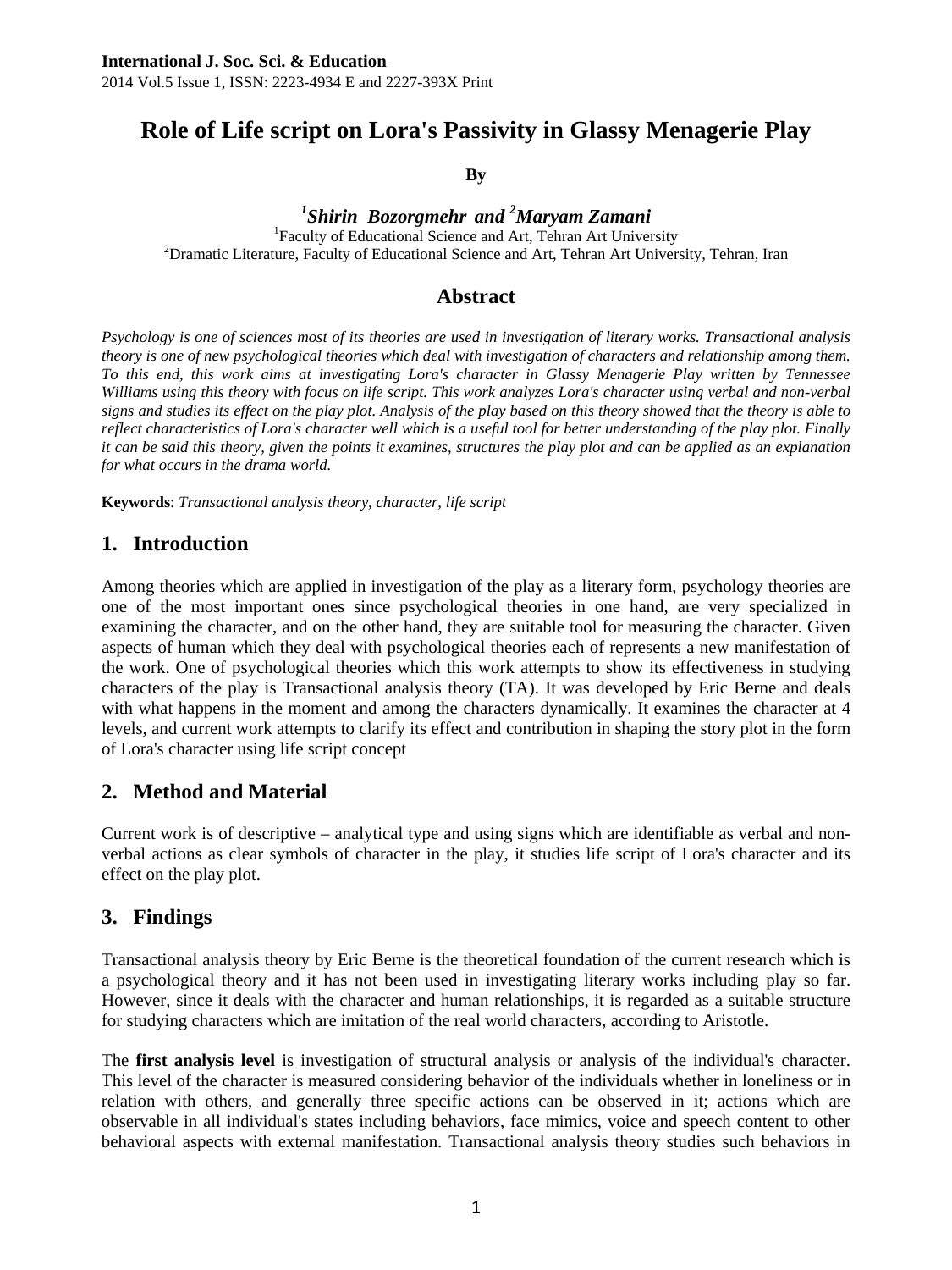the form of three structures in the individual's character. Berne calls them as Exteropsychic, Neopsychic, Archeo psychic which are commonly known as the parent, adult, and child (Berne, 1966:23). Characteristics of this theory is that individuals can experiences different states of ego according to the situation (Goe and Howang, 2012), which can be a good justification for behavioral changes of the characters in one situation and versus different individuals. States of ego are described in the following. Parent Character: Parent is emotions, thought and behaviors which are recorded in the individual's character from external sources and their alternatives. The parent includes beliefs, judgments, values and musts. Two parts can be identified in the parent character of the individuals: Nurturing parent and controlling parent.

*Adult Character:* It is part of the character which collects or presents information, evaluates received information, measures probabilities and has reasoning power (Bahrami Moayad, 2005: 236). States of adult ego is related to details and here and now, and unlike three parts of ego, institution and ultra-ego is real and observable in psychoanalysis (Berne, 2011: 3).

Child Character: The child is part of the character which records information in an emotional manner and acts in dealing with events emotionally. Two child states can be recognized in child ego state: 1. Natural Child, 2. Adapted Child.

The **second analysis level** is investigation of transactional analysis or analysis of the individual's relationship with the other in the form of interpersonal relationships. The first principle which should be considered in interpersonal relationships is that relationship continues as long as interactions are of complementary type (Berne, 1966: 23). In fact transaction should be regarded as a social action unit and in its analysis it should be considered that what manifestation source of message and response in character states and what is situation of both individuals versus each other (Bahrami Moayad, 2005: 69). In interpersonal relationships, there are numerous cases of such relationships. However there are 6 types of them which are more important and practical.

- 1. Complementary Transaction: A coupled relationship where the response is sent from the same character state intended by the message giver (Dadgostar, 2004: 131).
- 2. Crassel Transaction: Relationship between two people where response is not sent from that part of character states intended by the message giver (Bahrami Moayad, 2005: 233).
- 3. Angled Transaction: In this relationship, one of character states sends a message from parents to the other one's child and the second individual sends message to the adult instead of responding from child to the parent.
- 4. Indirect Transaction: in such relationships, the message is transferred to the second individual's child from the first individual's parent, but the intention of the message sender is child of a third person which may not receive the message (Dadgostar, 2004: 140).
- 5. Ulterior Transaction: "It is a kind of transaction between two individuals where two types of message are sent at social and psychological levels, but the main message is ulterior and it is at psychological level" (Bahrami Moayad, 2005: 233).
- 6. Healthy Transaction: Healthy transaction is a relationship where the message and response are delivered in parallel and directly. Such relationships are dynamic and positive and are presented in one level.

The third analysis level is psychological games analysis or implicit transactional analysis. Games can be regarded as a chain of complementary interactions with hidden purpose which goes on to achieve a predicted result in a totally planned manner (Berne, 1996: 23). In fact, games initiate with an implicit transaction which is sending two types of social and psychological messages. Games are usually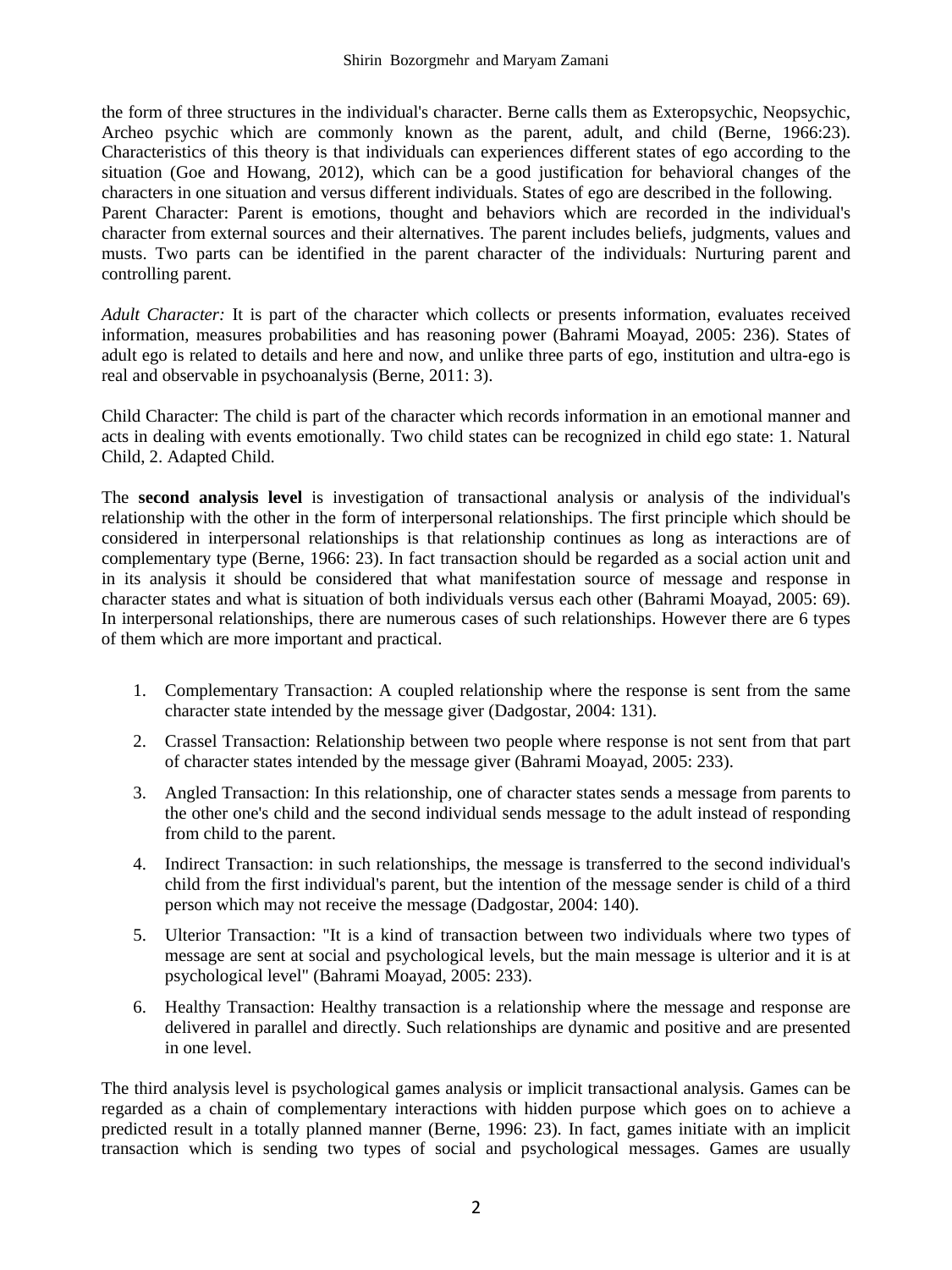repetitive and are done without awareness of the adult and finally create an unpleasant feeling in the person. Games can be named according to the situation where they occur and they can be classified into 7 categories.

The **last part** in investigation of characters is life script. Life script can be regarded as analysis of specific story of the personal life, where He is the main actor. Bern argues that life script is shaped dynamically in the child development period under influence of the parents and it influences individual's behavior in the major aspects of his life (Areskin, 2010: 29). In fact life script is decision making in adulthood based on adolescence; this decision making is done considering all information available in the time and includes situation, expectations and of course logical solutions which individual can provide for the existing situation (Kernel, 2008). Most psychologists such as Eric Bern, Fritz Perls, Sidny Gerald and others describe human as dramatic actors which perform their role in the scene or in other words, in the life. Bern believes that life script structure follows Aristotle's tragic laws: "…where there is beginning, middle, peak and end points…" This tragedy is pitiable and disappointing whether really or symbolically, and it originates form real life (Areskin, 2010: 30).

Life script is unconscious plot of the life which some people may be aware of it (Cornell, 2008). But it is repeated as long as its patents are not discovered consciously (Solomon, 2003). And sometimes it happens that some points are added to it in adolescence and even it may be revised in adulthood. Generally plays are shaped for two reasons: first these decisions reflect the best child method for surviving in his stormy environment world and second these decisions of play are made usually based on emotions and reality measurement of the child (Dadgostar, 2004: 203).

All human beings have life scripts, uniqueness of which is one of their features. However, all scripts have a common feature and it is win and loss in the play. Plays can be classified into three categories in terms of win and loss. **Win plays**; according to Berne, winner is someone who reaches to his goals in peace and satisfaction. **Loss plays**; are plays in which the individual doesn't reach to his goals or if he reaches, it is not in peace and satisfaction. Such plays are usually accompanied by pain. **Non-win plays**: there is no evident win and loss in non-win plays, individual experiences a monotonous and event-free life, thus he feels neither pain of loss nor joy of win.

| Table 1. title and meaning of injunctions |                  |                          |    |                     |                           |
|-------------------------------------------|------------------|--------------------------|----|---------------------|---------------------------|
|                                           | Title<br>of      | Meaning of Injunction    |    | Title of Injunction | Meaning of Injunction     |
|                                           | Injunction       |                          |    |                     |                           |
|                                           | Don't be happy   | You were an unwanted     | 7  | Don't be close      | Do not trust anybody      |
| $\mathfrak{D}$                            | Don't be you     | You had to be a boy/girl | 8  | Don't belong        | You are different from    |
|                                           |                  |                          |    |                     | all people                |
| 3                                         | Don't be a child | Be older than your age   | 9  | Don't be well       | Be patient to attract     |
|                                           |                  |                          |    |                     | attentions                |
| $\overline{4}$                            | Don't be grow    | Always be like children  | 10 | Don't think         | Parents (others) know     |
|                                           | up               |                          |    |                     | all answers               |
| 5                                         | Don't succeed    | He never does an action  | 11 | Don't feel          | Do not reveal<br>your     |
|                                           |                  | properly                 |    |                     | emotions                  |
| 6                                         | Don't<br>be      | You are not ever salient | 12 | Don't do            | in<br>is<br>risk<br>There |
|                                           | important        |                          |    |                     | anything you do           |

How life script is shaped and based on which bases? One of effective factors in life scripts is the psychological situation where the individual is, or in other words, the look of individual to himself, others and the world where he lives in. such situations are observed as 4 forms: "I'm good, you are bad", "I'm bad, you are good", "I'm bad, you are bad", and "I'm good, you are good". Drivers and Injunctions lil kfha are other factors which are effective in shaping life scripts. Drivers may be regarded as "ethical valuations which are transferred from parents to the child and have positive social load and are publicly accepted,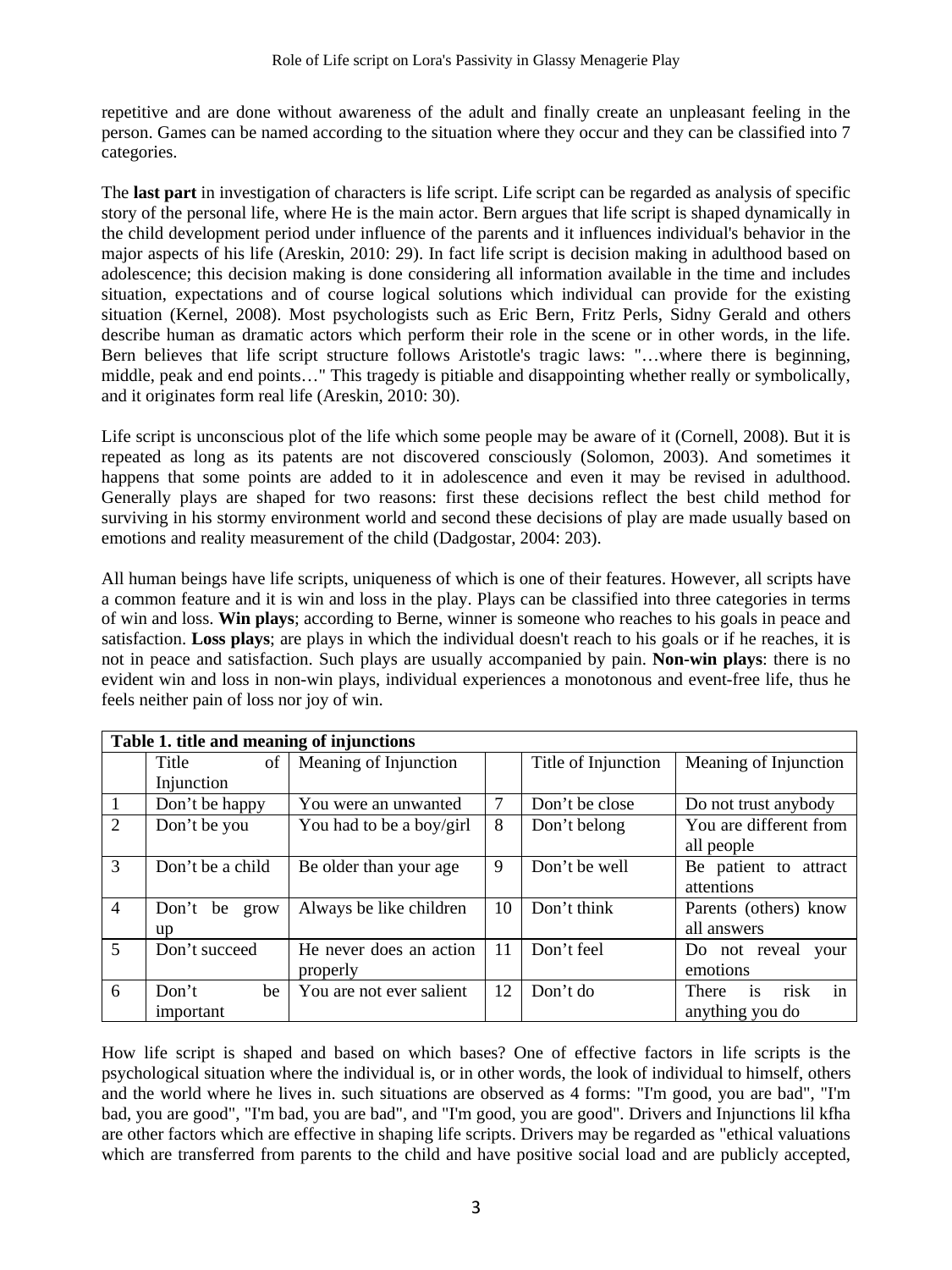however they are pressor psychologically and due to the way of transfer and the expectation they create" (Bahrami Moayad, 2005: 244). Injunctions lil kfha are regarded as limiting and threatening messages which are transferred to children by the parents in Preverbal level and prevent from experiencing some emotions or events by the child (ibid: 235). Such injunctions have negative load and are often stated by such terms as don't be and don't do. These injunctions can be classified in 12 categories (Table 1).

Considering what mentioned, current research aims at investigating character of Lora using life script concept introduced in transactional analysis theory and analyzing Lora's life script on her passivity. In fact aim of this work is investigating the effect of Lora's character on proceed of play plot and describing its causal relationships. These are factors which are certainly important in better understanding of the work.

## **4. Research Findings**

Glassy Menagerie play is the first play by Tennessee Williams which brought fame for the author. This play depicts story of a family which expects for a redemptive actor so that he changes their life. Characters of this play are 4 people. Amanda is the family mother, Lora and Tom are her children and Jim O Caner is the last character which adds to their collection as Lora's suitor. Amanda should be regarded as director of this play, Tom is the narrator and Lora is the most passive character of this play, although her future is the key theme of the play.

In investigating characters of this play, firstly ego states of these characters should be considered. Amanda is the key character of the play and is a person who has the most influence as Lora's mother on her. In terms of transactional analysis, Amanda should be regarded as a character with parent ego state. His parental role in the family from one hand and her continuous guides for Lora and Tom on the other hand, stabilizes her role as parent. However, her stringency toward Tom makes her a controlling parent, while she acts as a nurturing parent toward Lora. Her nurturing behavior toward Lora is clear in her care for Lora and attempt for finding a support for providing Lora's future.

Lora is the most important character in this play which should be dealt with, because she is axis of the play actions and the aim if this research is investigating effect of her character on the play plot. In investigating character of Lora, she can be regarded as child's ego state. Lora is the only character all through the play who doesn't offer her opinion, has no demand and only follows Amanda's orders, even when Amanda's demands is bothering for her. For example, when she takes part in the typewriting class reluctantly and prefer hours of wandering in the streets over stating her demand directly so that she is attended by the parent Amanda. Because her inside child has learned that she should be what Amanda wants if she wants to be accepted, since otherwise would be angered by Amanda like Tom, and it is what Lora is not capable of accepting because of her incomplete life script.

Perhaps one of the main reasons for Lora's incomplete life script is her physical handicap. A defect which has caused other behaves her by pity and prejudice and they make to Lora's life script. And perhaps it is not wrong to consider Amanda as the most effective person in this process.

In interpersonal analysis, relationship between Lora and Amanda can be Complementary transaction and of parent – child type. In this relationship, Amanda constantly addresses Lora's child from her parent and as it is expected, Lora responds her by her child. This relationship is so common among them which can say it is leaving transaction and approximates to Symbiosis. Symbiosis occurs when part of the individual's character which has been eliminated is complemented by the other individual in the transaction (Bahrami Moayad, 2005: 253).

Actually it should be said that Lora's child ego state almost totally dominates over her character and derives back the parent ego state. This situation occurs when the child is nurtured under domination of a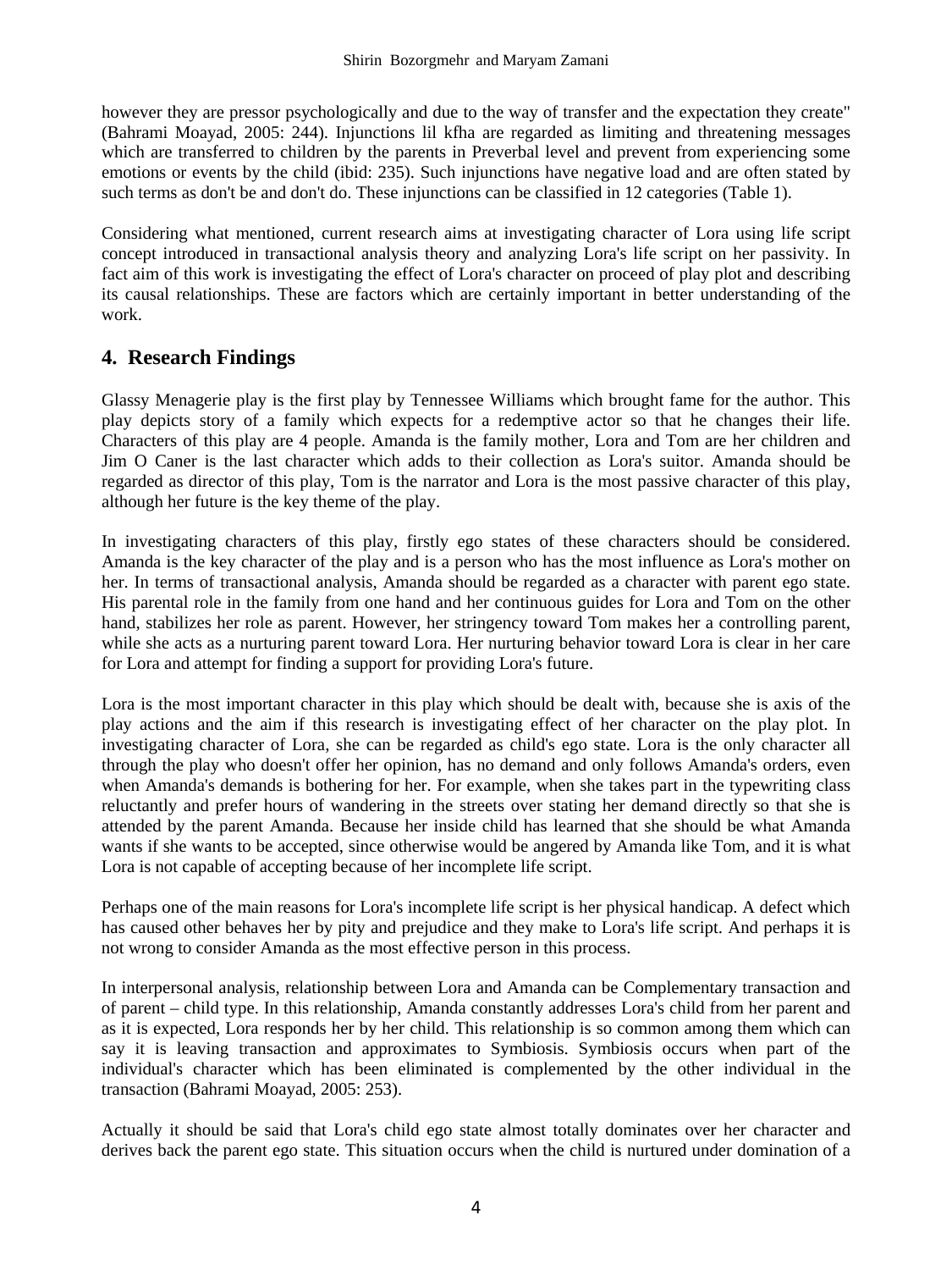stern parent and she learns for releasing from a parent with threatening presence, eliminates it from her character structure. By this method, child tries to preserve her ego by rejecting her inside parent. It is in this situation that Lora develops a symbiosis with Amanda for complementing her character structure which lacks parent.

This communication way between Lora and Amanda has caused they spend considerable part of their time on psychological game. Psychological game of Lora is a poor game which is complemented by Amanda's game. Amanda's game is "I'm just helping you". In analysis of these two types of games they can be regarded as similar in one aspect, that is, there are two main roles in both of them. One who helps and one who needs help. The major problem of Amanda in this play is provision of Lora's future, the problem that even Amanda doesn't believe to overcome. Thus for alleviating her blame feeling about Lora's handicap and her anti-social behavior which has led to her inability for provision of her future, Amanda attempts to blame Lora for creating such situation. Amanda enslaves Lora actually by her behavior, but she always thinks she is helping Lora to have a better life and provide her future, however, Lora doesn't succeed. She acts according to Amanda's want with this hidden purpose: actually not doing anything or doing it in the worst way. Thus Lora achieves her two implicit goals; one is being support all the time by Amanda by showing her inability, and the other is presenting her anger toward Amanda passively by considering her unable in changing her situation. It is an anger originating from Lora's inside child which is severely controlled by the parent. In fact it is only in this way they both achieve their implicit goals. That is, Amanda has a child which is vandal and needs care and she is not able to be released from this situation because never acts according to Amanda's order properly. Lora's subversion in typewriting class and church youth community are examples of it. Lora also benefits from this relationship in her own way and it is the support which he receives.

What was stated up to now is a situation where Lora's psychological life is. This works aims as addressing factors which caused Lora to become such a girl with these characteristics. Importance of knowing Lora's life script is that it can clarify why she acts in this way and why she repeats it despite of damage by her passivity in her life.

Lora was born with a congenital handicap in her foot and this handicap causes she has inferiority feeling. Lora's situation is in "I'm not good, you are good". People who are in this situation are ready to receive negative messages about themselves. They regard their successes as small and valueless. As it is seen in the play, Lora says to Amanda that she lacks popularity of Amanda; they exaggerate their errors and consider anything as reason for their inability and handicap. In Lora's life, such defects as inability in her leg or vomiting in typewriting class become so important that causes she abandons her class, because such events for her mean more inability and increased inferiority versus others; others like her mother who are better than her. Thus Lora avoids competition and has passive position toward events. In such situation, people feel that others are more able than her and have fewer problems (Rezaeeian, 2007: 60- 61).

But other than living situation, there is another effective factor in shaping Lora's life script which is injunctions. There are many injunctions in Lora's life script which make her a passive character. Don't Do is of them. When parents prevent from activity of the children because they feel children may be harmed, they promote such feeling in children that the world is an unsafe place and for being safe, nothing should be done. These people face with Don't Do injunction in their adulthood and are afraid of doing any action. Perhaps roots of this injunction can be found in Lora's handicap. This handicap may be the reason that Lora was banned from doing many works in childhood and this behavior with Don't do injunction is present in Lora's life script. It is an injunction which is strengthened by Amanda despite of its power and consequences in Lora's life, and Lora surrenders it too.

Lora: "mom, let me clean the table!"

Amanda: "No dear, do honey, you to the front room and learn your typewriting table, or practice stenography! Stay fresh and nice!"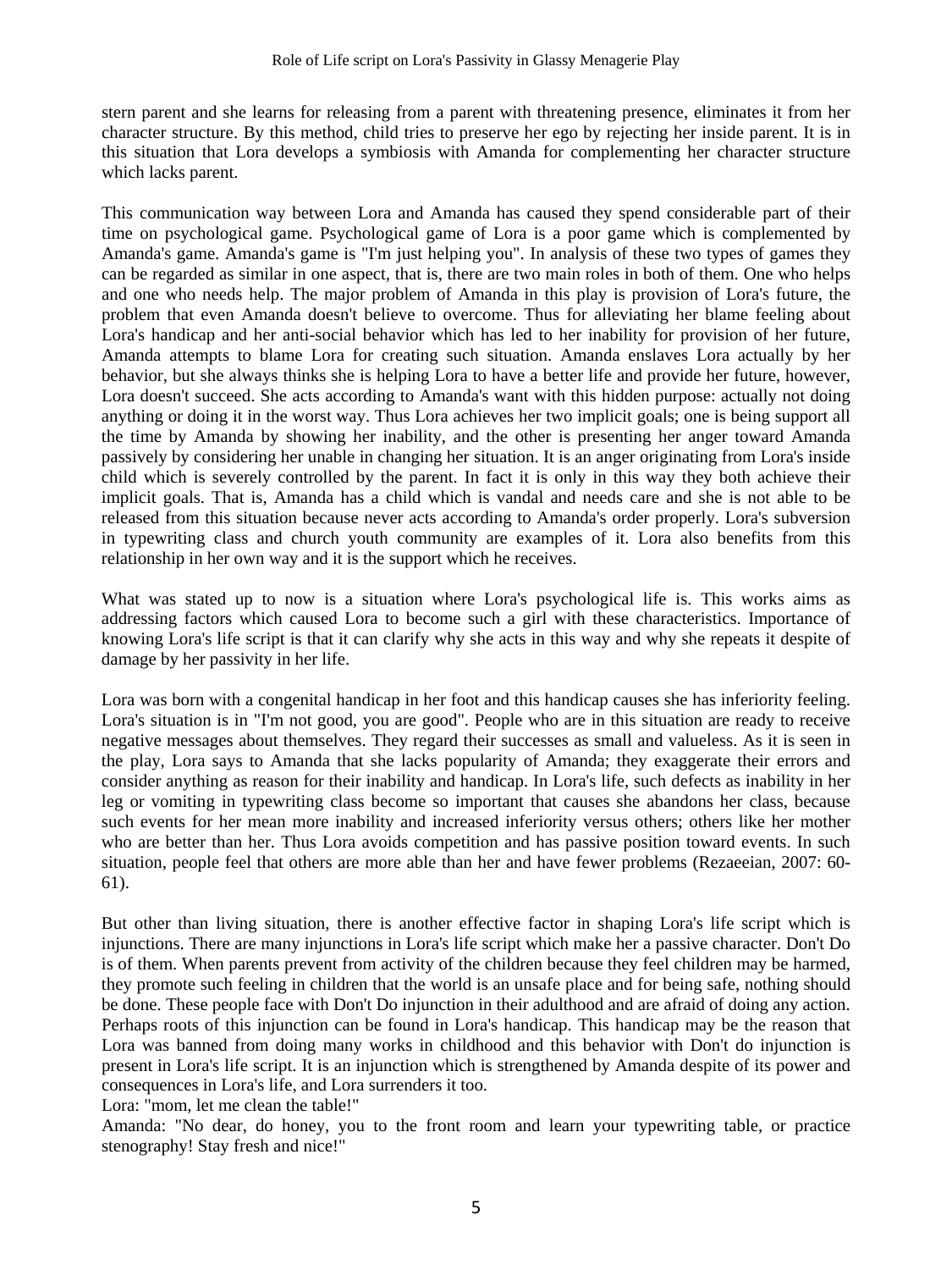Insistence of Amanda for making Lora passive and conditioning Lora's beauty to it, has this message for Lora that nothing should be done be being well; fear of an event which may have bothering consequences like Lora's handicap. This behavior of Amanda makes Lora like glassy dolls, although passivity is one of the basic elements of Lora's life script. However, it is not the only effective injunction in Lora's life script. The other important injunction is Don't Be Well. People with this injunction have learned to pretend to be patient for attracting other's attention. This strategy is learned to the child from childhood by the parents. Presence of this injunction is rotted in the Lora's handicap. She dissembles disease for escaping situations. Vomiting in typewriting class is for escaping from a simple practice, directly stating disease is for escaping from meet with Jim which finally leads to not attending on dinner table. All these unconscious attempts by Lora are for reaching to a desire that she is not able to state it consciously.

The third injunction which controls Lora's life script is Don't Think injunction. If in childhood when the child offers a solution and her solution is mocked by the parents of their alternatives, the child learns not valuating her thoughts and suggestions and suffices solutions offered by others for proceeding the works. This injunction says to Lora that there is no need that she bothers herself for finding answers, because there is an Amanda who thinks instead of her and finds solution. This injunction is clear in Amanda's attempt for provision of Lora's future; anxiety which is not felt at all by Lora.

Two other injunctions which are effective in shaping Lora's life script with lower importance are Don't succeed and Don't be important is shaped in people who have been humiliated and rejected verbally and non-verbally by their parents or their alternatives. These people always prefer to remain in the margin and are doubtful in expressing their demands. Al Lora tries to be in Amanda's margin so that she attracts Amanda's attention and kindness.

Don't succeed injunction puts Lora in stagnation state and persuades her to be satisfied with what she is. People who have this injunction in their life script are those who in their childhood have learned do not be more successful than their parents so that they are accepted by the parents. In fact Lora has no choice other than failure before Amanda for being accepted by Amanda and escaping blames for Tom. Because Lora's success is violation of parental power of Amanda and causes that Lora attracts attentions and it is something that certainly would not be accepted by Amanda as a parent for Lora's submissive child. Thus Lora's unconsciously selects these injunctions so that she always remains in the margin. Although this being in margin may bring satisfaction for her, it doesn't make Lora's life script as a win play. Because her life script is a non-win play which has neither excitement of win nor pain of loss, it is a monotonous play like the life which Lora has made for herself beside her glassy Menagerie.

## **5. Discussion and Conclusion**

Considering what was mentioned and it was observed in examination of Lora's character, injunctions as defects in Lora's life script influence her character and make her an unlovely person. They are defects which Amanda influences on their formation as a parent whether in childhood and after that. According to Berne "all people are born as prince and princess as long as their parents make them as frog" (Steiner, 1990: 2). And now Lora appears with such characteristics so that she is presented as a character in the play; such presence which is undoubtedly influential in the process of shaping play plot. In fact using this theory, which acts objectively by application of verbal and non-verbal signs in analysis of characters, it is possible to recognize cause of the behavior and motivation of the characters. It not only justifies plat plot and the way of events occurrence, but also it allows audience to have a repetitive perception which is one of the science principles. In effect, this theory in investigation of literary works is able to accomplish two basic functions of the theory: introducing new questions about the work and the application it can have in literary works criticism. It is a point that application of this theory in analysis of the play would be manifested.